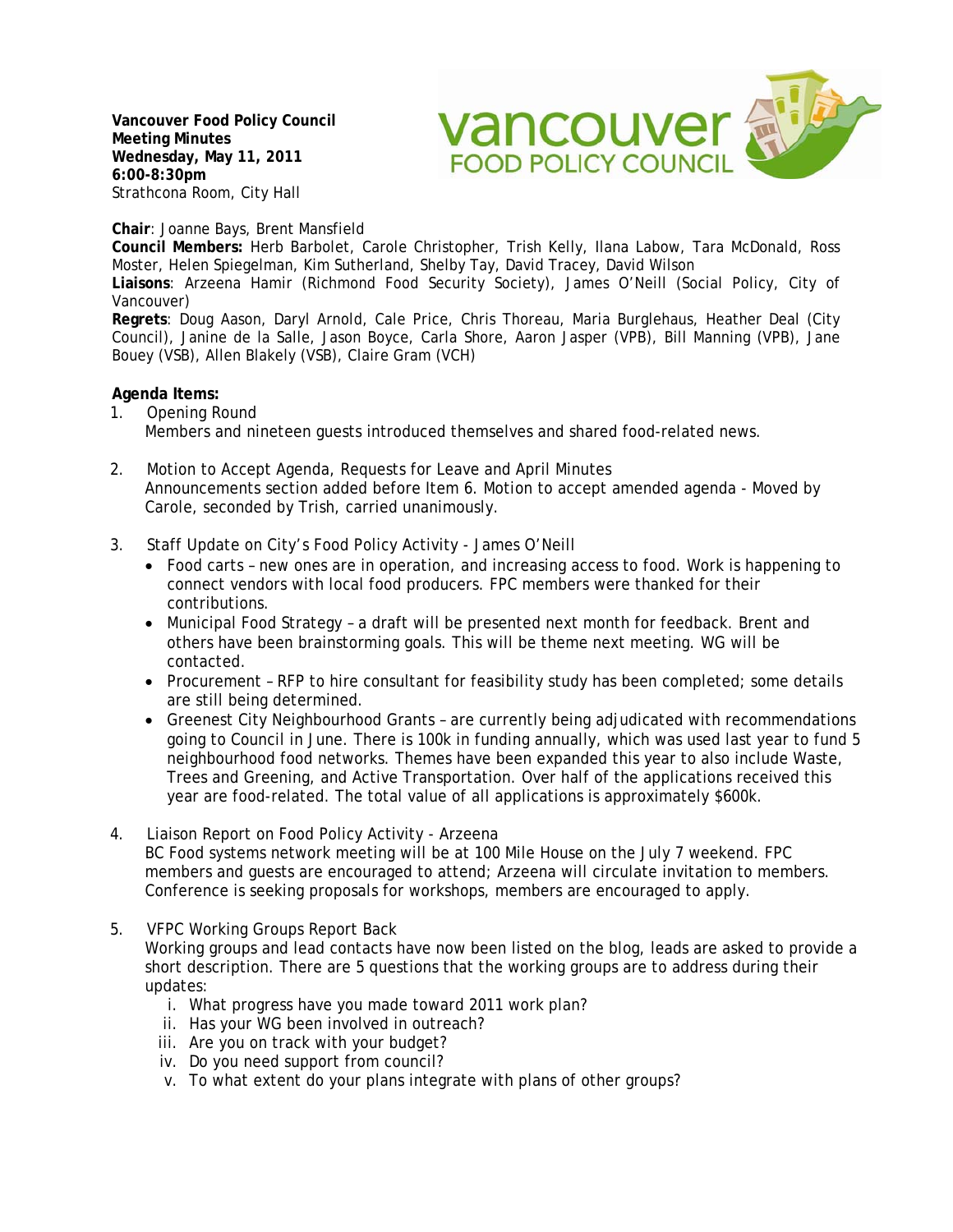Trish Kelly, Neighbourhood food networks

- i. This WG has gone to the neighbourhood level where there is much action but little coordination with help of agencies. Plan is to do four gatherings, one has been completed and one is planned for July in South Van. Other part of work plan includes two events, the first which will be on May 26 convening CoV, VCH, VSB, VPB to build food-related partnerships in the city. The other event is planned for October. The WG is on track with their work plan.
- ii. Trish attended a community planning workshop, and has met with the General Manager of the Park Board to discuss neighbourhood food assets. The community centres are actively participating in offering healthy food, with the majority signing on to do more planning. Trish will send out resource list for feedback and suggestions before they are to be posted online. At a meeting in the West end, 40 people came and will meet again to see how to move the agenda forward.
- iii. Yes, the budget is on track.
- iv. Support is not needed at this time, perhaps some promotion for July event.
- v. Integration with other groups happens through 12 members that participate in this group and others.

# Brent Mansfield, Food Secure Vancouver

The report is complete and a press release will be sent soon. A forum will take place June 29 from 4-8pm at Creekside Community Centre which will include a discussion of the report and presentation of the app along with the preliminary food strategy presentation and a report back to the community. Brent will send out invitation for members to participate on the planning committee.

# Ilana Labow, Youth Food Policy Council

This WG has done background research and connected with youth workers and organizations to solicit ideas on how to move forward. There is much interest and meetings have taken place with key stakeholders to discuss the functions, objectives and different models for a youth policy council. Another meeting is planned for June. Their budget is on track.

## Announcements

- Food Secure Canada membership has lapsed, Carole to circulate request to renew. Individuals are also welcome to join.
- Farmers Markets are opening on Saturday.
- 6. Intro to Theme:

Beyond Eden: Exploring the Role of Community Gardens in Cities Joanne introduced the theme and the speakers for the following presentations.

7. Towards Global Food Justice: Community Gardens in Cuba - Robert Fox, Executive Director Oxfam Canada

Robert gave a detailed description of the urban agriculture system in Cuba. Due to necessity and far from being a hobby, workers are paid well to maintain urban farms the size of football fields. A portion of the produce goes to state-run institutions, while the remainder is available for purchase by the community. The farmers have created a technical manual, and Oxfam is working to connect them with other growers globally to share best practices. In June Oxfam will launch a four-year global campaign to address food-related issues relevant in different communities. Robert asks that Canadians demand more of our decision makers and acknowledge that our affluence and associated over-consumption cannot continue. He commended the FPC for their work and invites them to meet with visitors to demonstrate local projects and engage in dialogue in a global context. Miriam from Oxfam will follow up.